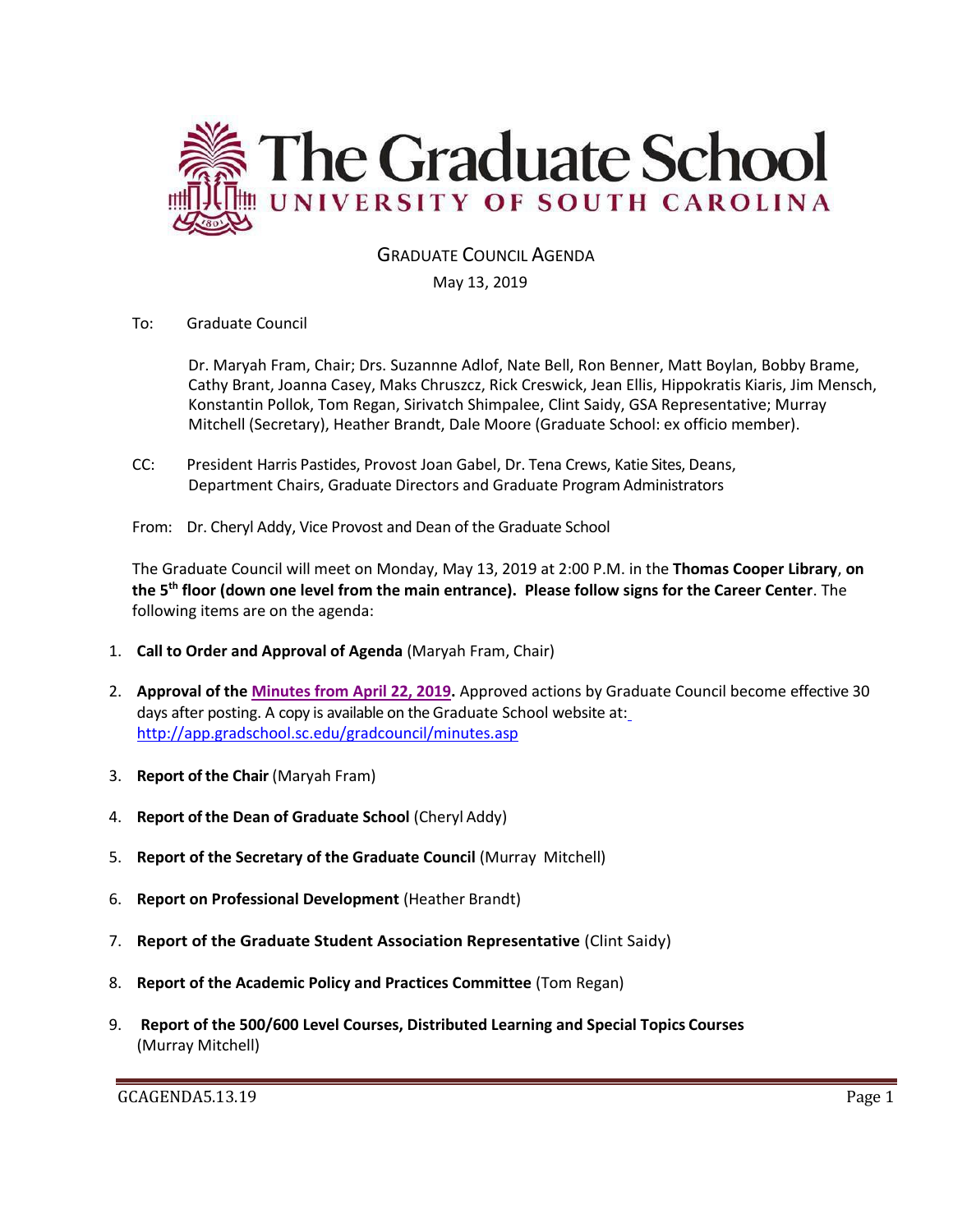This report is presented to Council for informational purposes only; no action is necessary.

### **500/600 Level Courses**

**BIOL 558** (3) Stem Cells and The Physiological Environment (New Course Proposal: Summer 2019) **EDEX 580** (3) Direct Instruction in Reading for At-Risk Learners (Course Change Proposal: Fall 2020) **EXSC 608** (3) Characteristics of Students with Emotional and Behavioral Disorders (New Course Proposal: Summer 2019)

**HPEB 640** (3) Behavioral Economics in Public Health (New Course Proposal: Summer 2019)

#### **Distributed Learning Proposals**

**ELCT 891** (3) Digital Controls for Power Electronic Converters (Fall 2019) [APOGEE]

#### **Special Topics Courses**

**CSCE 590** (3) Machine Learning Systems (Fall 2019) **ELCT 891** (3) Digital Controls for Power Electronic Converters (Fall 2019) **ENCP 789** (3) Entrepreneurial Engineering (Summer 2019) **ENGL 736** (3) Sex, Gender, and Nation in Irish Literature (Spring 2019) **ENGL 740** (3) Southern Poets Since 1945 (Spring 2019) **GEOG 510** (3) Landscape Ecology (Fall 2019)

#### 10. **Associate Graduate Faculty Nominations** (Murray Mitchell)

None at this time.

#### 11. **Fellowships and Scholarships Committee** (Jean Ellis)

#### 12. **Report of Science, Math, and Related Professional Programs Committee** (Rick Creswick)

Below is a list of proposals reviewed by the Committee. Each curricular action can be viewed at this Public Agenda review site:

#### <https://www.sc.edu/programproposal/agenda/?id=67&code=GCO>

At this Public Agenda link, the individual proposals are not live-linked, but agenda items are listed in alphabetical order. To view the full proposals, GC members and Committee Chairs still need to go to the Committee Review site, and filter for "Committees", then for the "Committee" called "Added to Grad Council agenda."

- **EPID 798** (3) Public Health Practice, Public Health, CCP: Fall 2020
- **EPID 894** (3) Selected Topics in Epidemiology, Public Health, CCP: Fall 2020
- **ITEC 791** (3) Data Networks and Security, Engineering and Computing, NCP: Summer 2019
- **ITEC 792** (3) IT Cyber Operations, Engineering and Computing, NCP: Summer 2019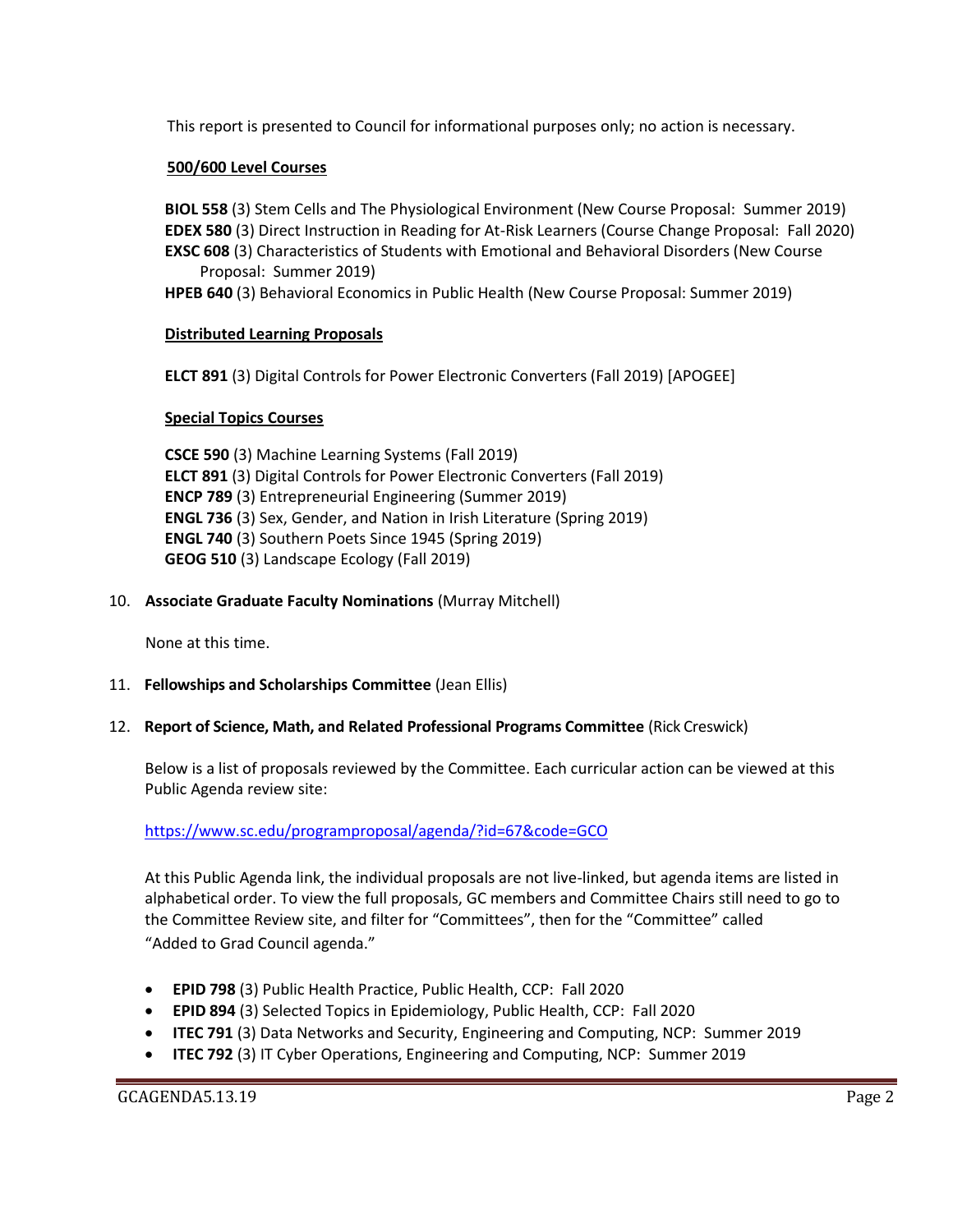- **ITEC 793** (3) Information Assurance and Security, Engineering and Computing, NCP: Summer 2019
- **NURS 701A,** Precepted Clinical Practice (Clinical Leadership), Nursing, Delete an Existing Course: Fall 2020
- **NURS 701B,** Precepted Clinical Practice (Nursing in the Community), Delete An Existing Course: Fall 2020
- **NURS 710**, Advanced Primary Care Nursing of Children, Nursing, Delete an Existing Course: Fall 2020
- **NURS 711** (3) Pharmacotherapies for Nursing Practice, Nursing, NCP: Summer 2019
- **NURS 716**, Community Health Care Services, Delete an Existing Course, Fall 2020
- **NURS 719**, Community Health Specialist Practicum, Delete an Existing Course, Fall 2020
- **NURS 721** (2) Gerontological Nursing Care, Nursing, NCP: Summer 2019
- **NURS 728**, Acute Care Nursing of Children, Delete an Existing Course: Fall 2020
- **NURS 735**, Case Management, Delete an Existing Course: Fall 2020
- **NURS 739**, Conceptual Base for Women's Health Nursing, Delete an Existing Course, Fall 2020
- **NURS 743**, Healthful Reproduction, Nursing, Delete an Existing Course: Fall 2020
- **NURS 747** (3) Leadership and Safety for Nursing Practice, Nursing, NCP: Summer 2019
- **NURS 749,** Occupational Nursing: Theory and Practice, Nursing, Delete an Existing Course: Fall 2020
- **NURS 752**, Current Issues in Gerontological Nursing, Nursing, Delete an Existing Course: Fall 2020
- **NURS 753**, Primary Care of Older Adults, Nursing, Delete an Existing Course: Fall 2020
- **NURS 754,** Acute Care of Older Adults, Nursing, Delete an Existing Course: Fall 2020
- **NURS 755,** Restorative Care of Older Adults, Nursing, Delete an Existing Course: Fall 2020
- **NURS 757A,** Nursing of Individuals with HIV/AIDS Practicum, Nursing, Delete an Existing Course: Fall 2020
- **NURS 776,** Advanced Health Care of Women, Nursing, Delete an Existing Course: Fall 2020
- **NURS 782,** Advanced Family Nursing: Assessment and Diagnosis**,** Nursing, Delete an Existing Course: Fall 2020
- **NURS 785,** Clinical Decision-Making in Complex Patient Situations**,** Nursing, Delete an Existing Course: Fall 2020
- **NURS 788,** Field Study in Advanced Nursing Practice and Management of Adults with Complex Health Problems**,** Nursing, Delete an Existing Course: Fall 2020
- **NURS 792,** Special Projects in Nursing Research**,** Nursing, Delete an Existing Course: Fall 2020
- **NURS 795,** Seminar on Consultation**,** Nursing, Delete an Existing Course: Fall 2020
- **NURS 797,** Clinical Research Utilization**,** Nursing, Delete an Existing Course: Fall 2020
- **NURS 820,** Nursing Leadership Residency**,** Nursing, Delete an Existing Course: Fall 2020
- **NURS 821,** Research Utilization Preparation**,** Nursing, Delete an Existing Course: Fall 2020

# 13. **R**epor**t of the Humanities, Social Sciences, Education, and Related Professional Programs Committee**  (Cathy Brant)

Below is a list of proposals reviewed by the Committee. Each curricular action can be viewed at this Public Agenda review site:

### <https://www.sc.edu/programproposal/agenda/?id=67&code=GCO>

At this Public Agenda link, the individual proposals are not live-linked, but agenda items are listed in